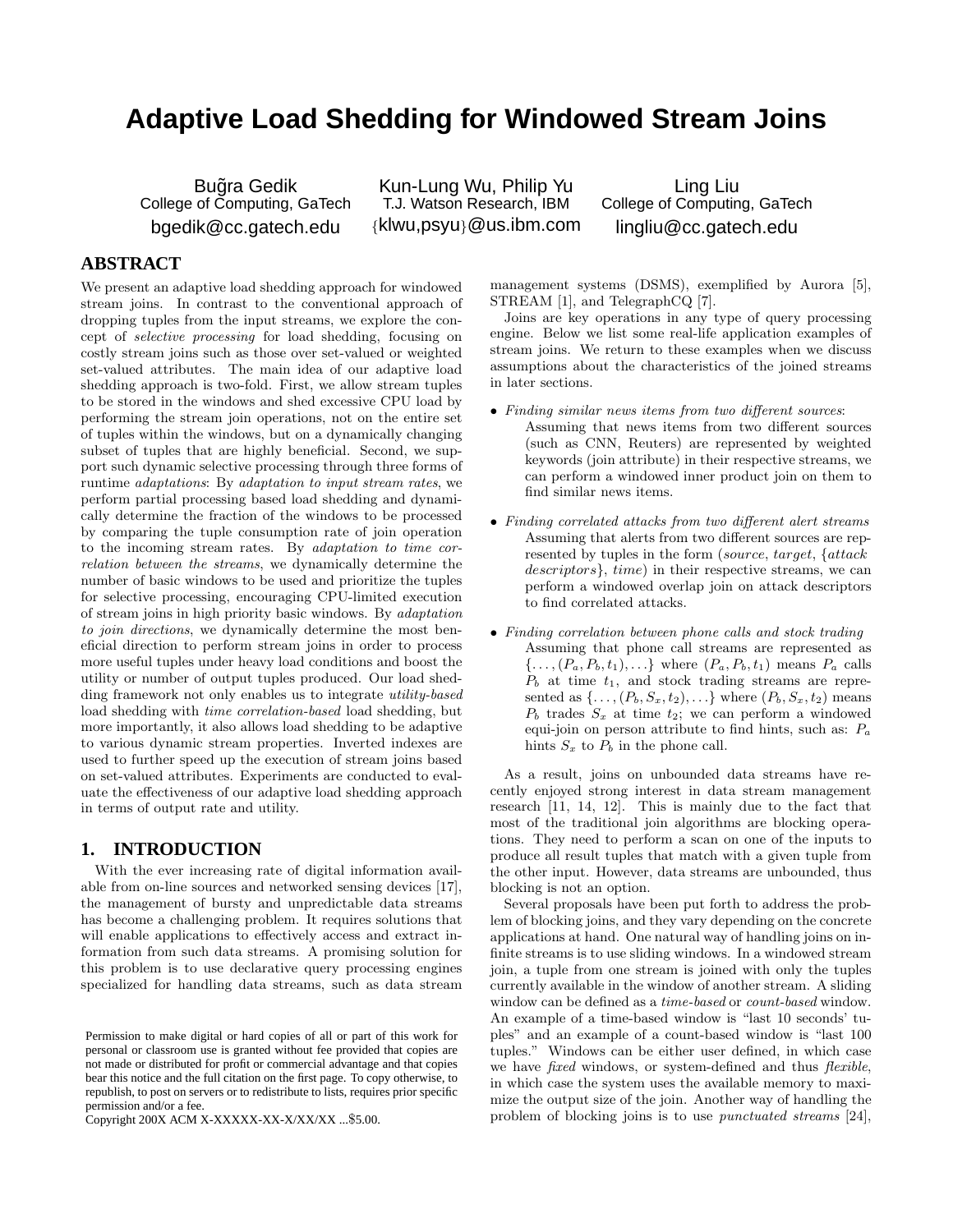in which punctuations that give hints about the rest of the stream are used to prevent blocking. The two-way stream joins with user defined time-based windows constitute one of the most common join types in the data stream management research to date [2, 11, 14].

In order to keep up with the incoming rates of streams, load shedding is usually needed in stream processing systems. Several factors may contribute to the demand for load shedding, including (a) bursty and unpredictable rates of the incoming streams; (b) large window sizes; and (c) costly join conditions. Data streams can be unpredictable in nature [15] and incoming stream rates tend to soar during peak times. A high stream rate requires more resources for performing a windowed join, due to both increased number of tuples received per unit time and the increased number of tuples within a fixed-sized time window. Similarly, large window sizes imply that more tuples are needed for processing a windowed join. Costly join conditions typically require more CPU time, such as join conditions defined on set-valued and weighted set-valued attributes.

A set-valued attribute naturally occurs when an attribute takes more than one value from a domain. For instance, an attribute  $flagColor$  can take the value  $\{white, red, green\}.$ Mostly used join conditions on set-valued attributes include subset (⊂), equality(=), superset (⊃), and overlap  $(\theta_k)$ . Overlap join,  $\theta_k$ , finds the pair of tuples with set-valued attributes that share at least  $k$  items. For instance, an attribute requiredSkills can possibly take the values {Java, Oracle, C++, XML} and {C, Java, BSc, Oracle}, where the overlap of these two set values has 2 items {Java, Oracle}.

A weighted set value provides a stronger model to represent different objects. Any sparse point from a large vector space can be compactly represented as a set of weighted items. For instance, a document can be represented as a vector where dimensions represent words and coordinates represent weights of words (ex. assigned by tf-idf weighting [16]). This vector can be converted into a weighted set, where each item-weight pair in the set corresponds to a non-zero weighted word. Similarly a multimedia object can be represented as a feature vector and then converted into a weighted set. A typical join condition for weighted set-valued attributes can be inner product of their vector representations. An inner product join with threshold value  $d$ , tries to find pairs of attributes whose inner product is larger than or equal to d.

In this paper we propose an adaptive load shedding framework for costly windowed stream joins. The main idea is to reduce the amount of CPU load by judiciously performing joins on a selective subset of high-valued tuples from the windows and making the selection decision through dynamic adaptations to incoming stream rates, time-based correlation between streams, and join directions. Given that the output of a windowed stream join with load shedding is only a subset of the output of an off-line join, the goal of our load shedding, in the context of windowed stream joins, is to shed load in such a way that the number of output tuples produced or the utility gained by the produced tuples is maximized. Maximizing the utility of the output tuples produced is especially important when certain tuples are more valuable than others.

# **Summary of Contributions**

In the rest of paper we present an adaptive load shedding framework for windowed stream joins, aiming at maximizing both the output rate and the output utility of stream joins. We focus on costly stream joins such as those over set-valued or weighted set-valued attributes. Our approach has several unique characteristics. First, instead of dropping tuples from the input streams as proposed in many existing approaches, our adaptive load shedding framework follows a selective processing methodology by keeping tuples within the windows, but processing only a subset of them, when they are more useful, based on time-based correlation between the streams. Second, our approach achieves load shedding by performing adaptation in three dimensions. Through rate adaptation, our stream join approach adapts to the incoming stream rates to shed load by adjusting the amount of selective processing. Through time correlation adaptation, the selective processing of stream joins adapts to the time-based correlation between the streams through the use of basic windows, prioritized based on the match probability density function learned from the analysis of streams. The learning is done by performing full processing instead of selective processing for a sampled part of the stream. Through join direction adaptation, our approach dynamically determines the most beneficial join direction by moving from symmetric-join to partial symmetric and partial asymmetric join as dictated by the load on the system. Third but not the least, our selective processing with three levels of adaptations enables a coherent integration with the utility-based load shedding, in order to maximize utility of the output tuples without resorting to dropping tuples in input streams. We employ inverted indexes, commonly used in set based join processing [18, 20], to our windowed stream joins to speed up the selective processing of joins. We include a set of experiments conducted to evaluate the effectiveness of our adaptive load shedding approach. Our experimental results show that the three levels of adaptations can effectively shed the load in the presence of bursty and unpredictable rates of the incoming streams, the large window sizes, and the costly join conditions, such as those on set-valued attributes.

# **2. ALTERNATIVE APPROACHES AND RE-LATED WORK**

We can broadly divide the related work on load shedding in windowed stream joins into two categories, based on the metric being optimized.

The work in the first category aims at maximizing the utility of the output produced. Different tuples may have different importance values based on the application. For instance, in the news join example, certain type of news, e.g., security news, may be of higher value, and similarly in the stock trading example, phone calls from insiders may be of higher interest when compared to calls from regulars. In this case, an output from the join operator that contains highly-valued tuples is more preferable to a higher rate output generated from lesser-valued tuples. The work presented in [23] uses user-specified utility specifications to drop tuples from the input streams with low utility values. We refer to this type of load shedding as utility based load shedding, also referred to as semantic load shedding in the literature.

The work in the second category aims at maximizing the number of output tuples produced [9, 14, 22]. This can be achieved through rate reduction on the source streams, i.e., dropping tuples from the input streams, as suggested in [6, 14]. The work presented in [14] investigates algorithms for evaluating moving window joins over pairs of unbounded streams. Although the main focus of [14] is not on load shedding, scenarios where system resources are insufficient to keep up with the input streams are also considered.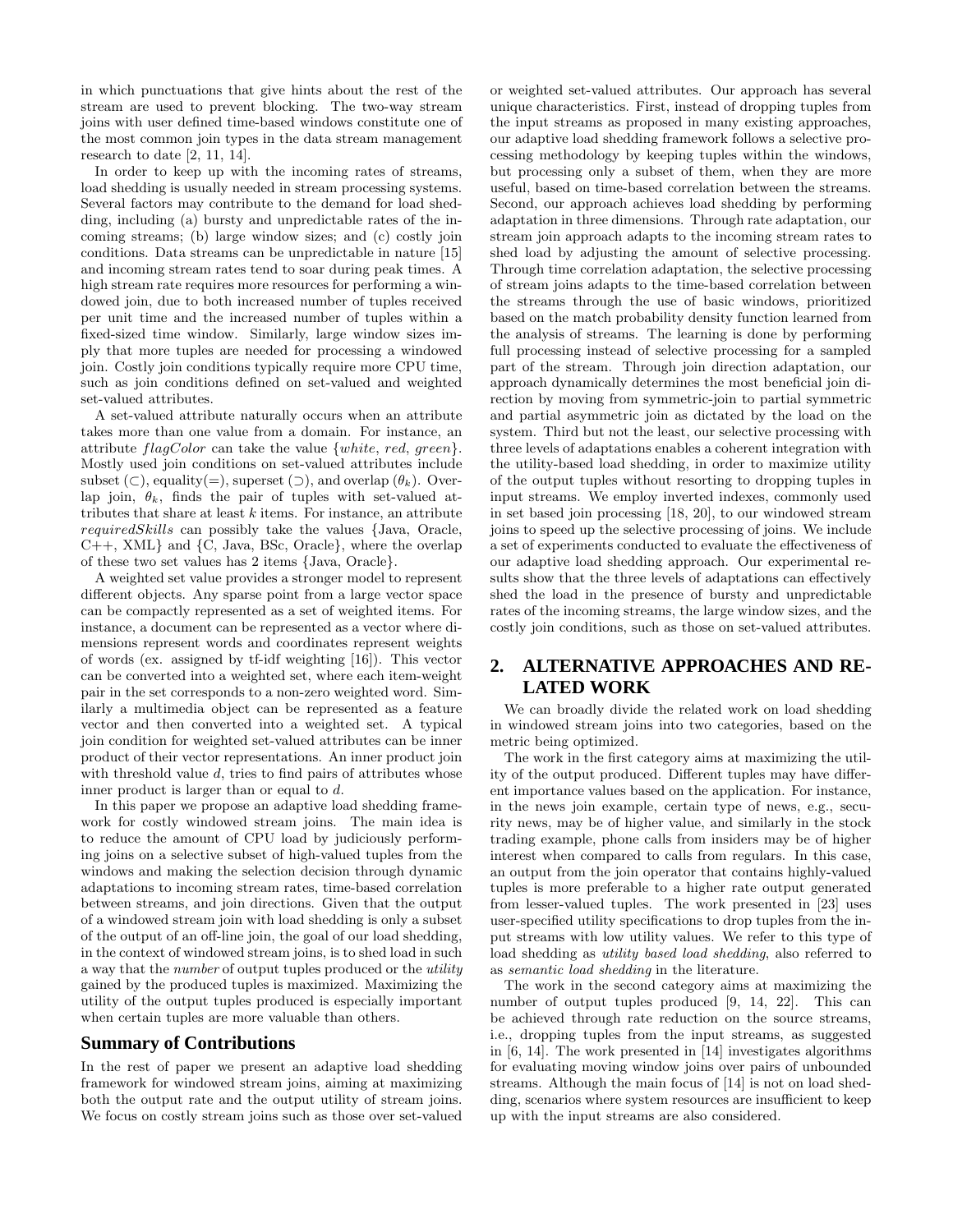There are several other works related with load shedding in DSMSs in general, including memory allocation among query operators [3] or inter-operator queues [19], load shedding for aggregation queries [4], and overload-sensitive management of archived streams [8].

In summary, most of the existing techniques used for shedding load are tuple dropping for CPU-limited scenarios and memory allocation among windows for memory-limited scenarios. However, dropping tuples from the input streams without paying attention to the selectivity of such tuples may result in a suboptimal solution. Based on this observation, heuristics that take into account selectivity of the tuples are proposed in [9].



A different approach, called agebased load shedding, is proposed recently in [22] for performing memory-limited stream joins. This work is based on the observation that there exists a timebased correlation

**Figure 1: Examples of match probability density functions**

between the streams. Concretely, the probability of having a match between a tuple just received from one stream and a tuple residing in the window of the opposite stream, may change based on the difference between the timestamps of the tuples (assuming timestamps are assigned based on the arrival times of the tuples at the query engine). Under this observation, memory is conserved by keeping a tuple in the window since its reception until the average rate of output tuples generated using this tuple reaches its maximum value. For instance, in Figure 1 case I, the tuples can be kept in the window until they reach the vertical line marked. This effectively cuts down the memory needed to store the tuples within the window and yet produces an output close to the actual output without window reduction.

Obviously, knowing the distribution of the incoming streams has its peak at the beginning of the window, the agebased window reduction can be effective for shedding memory load. A natural question to ask is: "Can the age-based window reduction approach of [22] be used to shed CPU load?" This is a valid question, because reducing the window size also decreases the number of comparisons that have to be made in order to evaluate the join. However, as illustrated in Figure 1 case II, this technique cannot directly extend to the CPUlimited case where the memory is not the constraint. When the distribution does not have its peak close to the beginning of the window, the window reduction approach has to keep tuples until they are close to the end of the window. As a result, tuples that are close to the beginning of the window and thus are not contributing much to the output will be processed until the peak is reached close to the end of the window. This observation points out two important facts. First, time-based correlation between the windowed streams can play an important role in load shedding. Second, the window reduction technique that is effective for utilizing time-based correlation to shed memory load is not suitable for CPU load shedding, especially when the distribution of the incoming streams is unknown or unpredictable.

With the above analysis in mind, we propose an adaptive load shedding framework that is capable of performing selective processing of tuples in the stream windows by dynamic adaptation to input stream rates, time-based correlations between the streams, and profitability of different join directions. To our knowledge, our load shedding approach is the only one that can handle arbitrary time correlations and at the same time can support maximization of output utility.

# **3. OVERVIEW**

Unlike the conventional load shedding approach of dropping tuples from the input streams, our adaptive load shedding framework encourages stream tuples to be kept in the windows and sheds the CPU load by performing the stream joins on a dynamically changing subset of tuples that are highly beneficial, instead of on the entire set of tuples stored within the windows. This allows us to exploit the characteristics of stream applications that exhibit time based correlation between the streams. Concretely, we assume that there exists a non-flat distribution of probability of match between a newlyreceived tuple and the other tuples in the opposite window, depending on the difference between the timestamps of the tuples. There are several reasons behind this assumption. First, variable delays can exist between the streams as a result of differences between the communication overhead of receiving tuples from different sources [21]. Second and more importantly, there may exist variable delays between related events from different sources. For instance, in the news join example, different news agencies are expected to have different reaction times due to differences in their news collection and publishing processes. In the stock trading example, there will be a time delay between the phone call containing the hint and the action of buying the hinted stock. In the correlated attacks example, different parts of the network may have been attacked at different times. Note that, the effects of time correlation on the data stream joins are to some extent analogous to the effects of the time of data creation in data warehouses, which are exploited by join algorithms such as Drag-Join [13].

Although our load shedding framework is based on the assumption that the memory resource is sufficient, we want to point out two important observations. First, with increasing input stream rates and larger stream window sizes, it is quite common that the processing resources (CPU) become limited before memory does. Second, it is interesting to note that, even under limited memory, our adaptive load shedding approach can be used to effectively shed the excessive CPU load after window reduction is performed for handling the memory constraints.

# **3.1 Technical Highlights**

Our load shedding approach is best understood through its two core mechanisms, each answers a fundamental question on adaptive load shedding without tuple dropping. The first mechanism is called partial processing and it answers the question of "how much we can process" given a window of stream tuples. The factors to be considered in answering this question include the performance of the stream join operation under current system load and the current incoming stream rates. In particular, partial processing dynamically adjusts the amount of load shedding to be performed through rate adaptation. The second mechanism is called selective processing and it answers the question of "what should we process" given the constraint on the amount of processing, defined at the partial processing phase. The factors that influence the answer to this question include the characteristics of stream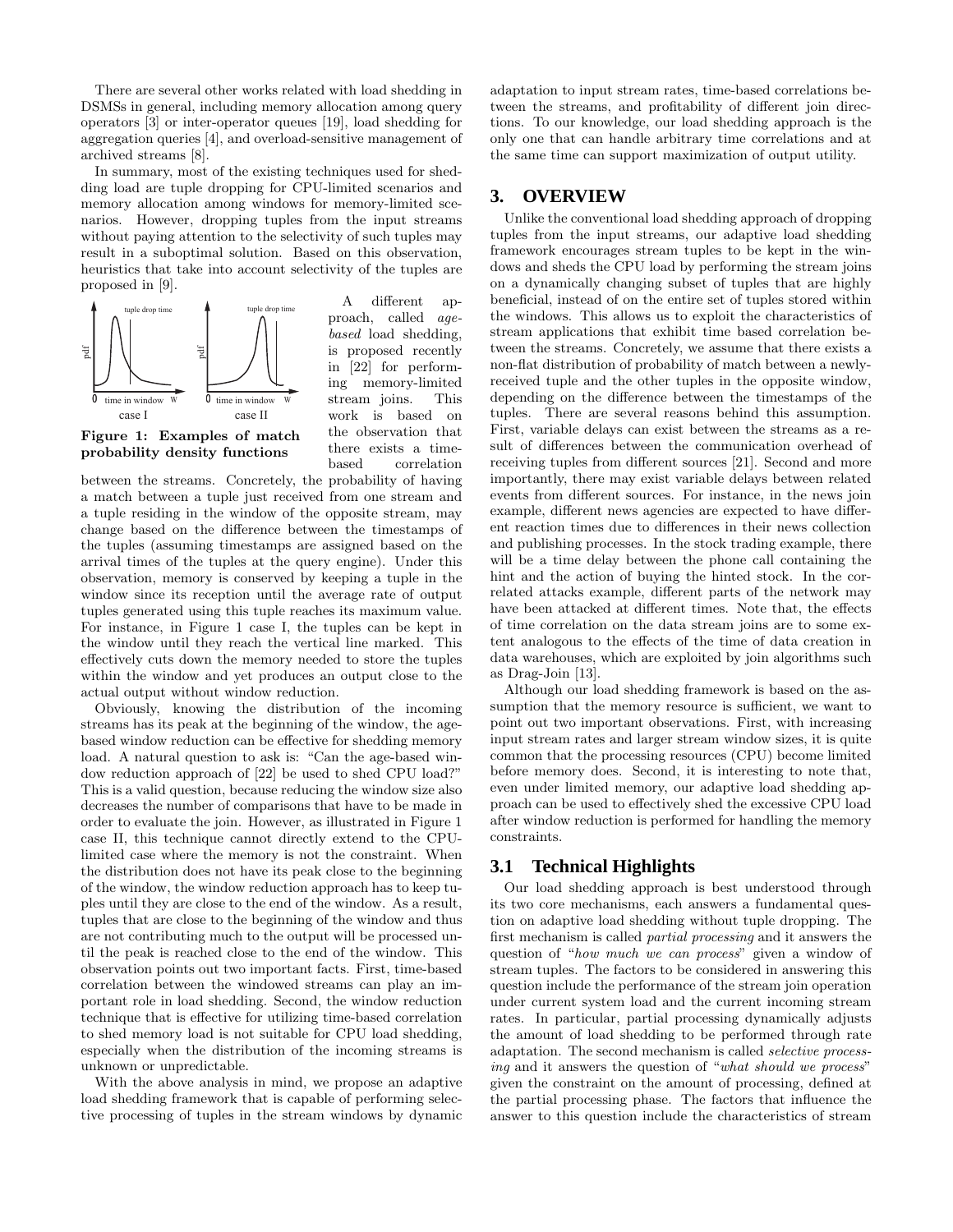window segments, the profitability of join directions, and the utility of different stream tuples. Selective processing extends partial processing to intelligently select the tuples to be used during join processing under heavy system load, with the goal of maximizing the output rate or the output utility of the stream join.

| Notation               | Meaning                                            |
|------------------------|----------------------------------------------------|
| $t\,$                  | tuple                                              |
| T(t)                   | timestamp of the tuple $t$                         |
| $\overline{S_i}$       | input stream i                                     |
| $W_i$                  | window over $S_i$                                  |
| $w_i$                  | window size of $W_i$ in seconds                    |
| $\overline{\lambda_i}$ | rate of $S_i$ in tuples per second                 |
| $\overline{B_{i,j}}$   | basic window $j$ in $W_i$                          |
| b                      | basic window size in seconds                       |
| $n_i$                  | number of basic windows in $W_i$                   |
| $\,r\,$                | fraction parameter                                 |
| $\delta_r$             | fraction boost factor                              |
| $r_i$                  | fraction parameter for $W_i$                       |
| $r_{i,z}$              | fraction parameter for $W_i$ for a tuple of type z |
| $f_i(t)$               | match probability density function for $W_i$       |
| $p_{i,j}$              | probability of match for $B_{i,j}$                 |
| $o_{i,j}$              | expected output from comparing                     |
|                        | a tuple t with a tuple in $B_{i,j}$                |
| $s_i^j$                | k, where $o_{i,k}$ is the j <sup>th</sup> item     |
|                        | in the sorted list $\{o_{i,l} l \in [1n_i]\}$      |
| $u_{i,z}$              | expected utility from comparing                    |
|                        | a tuple t of type z with a tuple in $W_i$          |
| Z                      | tuple type domain                                  |
| Z(t)                   | type of a tuple                                    |
| $\mathcal{V}(z)$       | utility of a tuple of type z                       |
| $\omega_{i,z}$         | frequency of a tuple of type z in $S_i$            |
| $T_r$                  | rate adaptation period                             |
| $T_c$                  | time correlation adaptation period                 |
| $\gamma$               | sampling probability                               |

**Table 1: Notations used throughout the paper**

Before describing the details of partial processing and selective processing, we first briefly review the basic concepts involved in processing windowed stream joins, and establish the notations that will be used throughout the paper.



**Figure 2: Stream Join Example**

## **3.2 Basic Concepts and Notations**

A two-way windowed stream join operation takes two input streams denoted as  $S_1$  and  $S_2$ , performs the stream join and generates the output. For notational convenience, we denote the opposite stream of stream i  $(i = 1, 2)$  as stream i. The sliding window defined over stream  $S_i$  is denoted as  $W_i$ , and has size  $w_i$  in terms of seconds. We denote a tuple as t and its arrival timestamp as  $T(t)$ . Other notations will be introduced in the rest of the paper as needed. Table 1 summarizes the notations used throughout the paper.

A windowed stream join is performed by fetching tuples from the input streams and processing them against tuples in the opposite window. Figure 2 illustrates the process of windowed stream joins. For a newly fetched tuple  $t$  from stream  $S_i$ , the join is performed in the following three steps. First, tuple  $t$  is inserted into the beginning of window  $W_i$ . Second, tuples at the end of window  $W_i$  are checked in order and removed if they have expired. A tuple  $t<sub>o</sub>$  expires from window  $W_i$  iff  $T - T(t_o) > w_i$ , where T represents the current time. The expiration check stops when an unexpired tuple is encountered. The tuples in window  $W_i$  are sorted in the order of their arrival timestamps by default and the window is managed as a doubly linked list for efficiently performing insertion and expiration operations. In the third and last step, tuple t is processed against tuples in the window  $W_{\overline{s}}$ , and matching tuples are generated as output.

Join Processing() Figure 3 summarizes the

join processing steps. To handle joins defined on set or weighted set valued attributes, the following additional details are attached to the processing steps, assuming a tuple is a set of items (possibly with assigned weights). First, the items in tuple t are sorted as it is fetched from  $S_i$ . The tuples in  $W_{\overline{i}}$  are expected to be sorted, since they have gone through the for  $i = 1$  to 2 **if** no tuple in  $S_i$ **continue**  $t \leftarrow$  fetch tuple from  $S_i$ Insert t in front of  $W_i$ **repeat**  $t_o \leftarrow$  last tuple in  $W_i$ **if**  $T - T(t_o) > w_i$ Remove  $t_o$  from  $W_i$ **until**  $T - T(t_o) \leq w_i$ Sort items in  $t$ **for<br>each**  $t_a \in W_{\overline{i}}$ Merge compare  $t, t_a$ 

**Figure 3: Join Processing**

same step when they were fetched from  $S_{\bar{i}}$ . Then, for each tuple  $t_a$  in  $W_{\overline{i}}$ , t and  $t_a$  are compared by performing a simple merge of their sorted items. Equality, subset, superset, overlap and inner product joins all can be processed in a similar manner. For indexed joins, an inverted index is used to efficiently perform the join without going through all the tuples in  $W_{\overline{i}}$ . We discuss the details of indexed join in Section 4.2.

# **4. PARTIAL PROCESSING - HOW MUCH WE CAN PROCESS?**

The first step in our approach to shedding CPU load without dropping tuples is to determine how much we can process given the windows of stream tuples that participate in the join. We call this step the partial processing based load shedding. For instance, consider a scenario in which the limitation in processing power requires to drop half of the tuples, i.e. decreasing the input rate of the streams by half. A partial processing approach is to allow every tuple to enter into the windows, but to decrease the cost of join processing by comparing a newly-fetched tuple with only a fraction of the window defined on the opposite stream. Partial processing, by itself, does not significantly increase the number of output tuples produced by the join operator, when compared to tuple dropping or window reduction approaches. However, as we will describe later in the paper, it forms a basis to perform selective processing, which exploits the time-based correlation between the streams, and makes it possible to accommodate utility-based load shedding, in order to maximize the output rate or the utility of the output tuples produced. Two important factors are considered in determining the amount of partial processing: (1) the current incoming stream rates, and (2) the performance of the stream join operation under cur-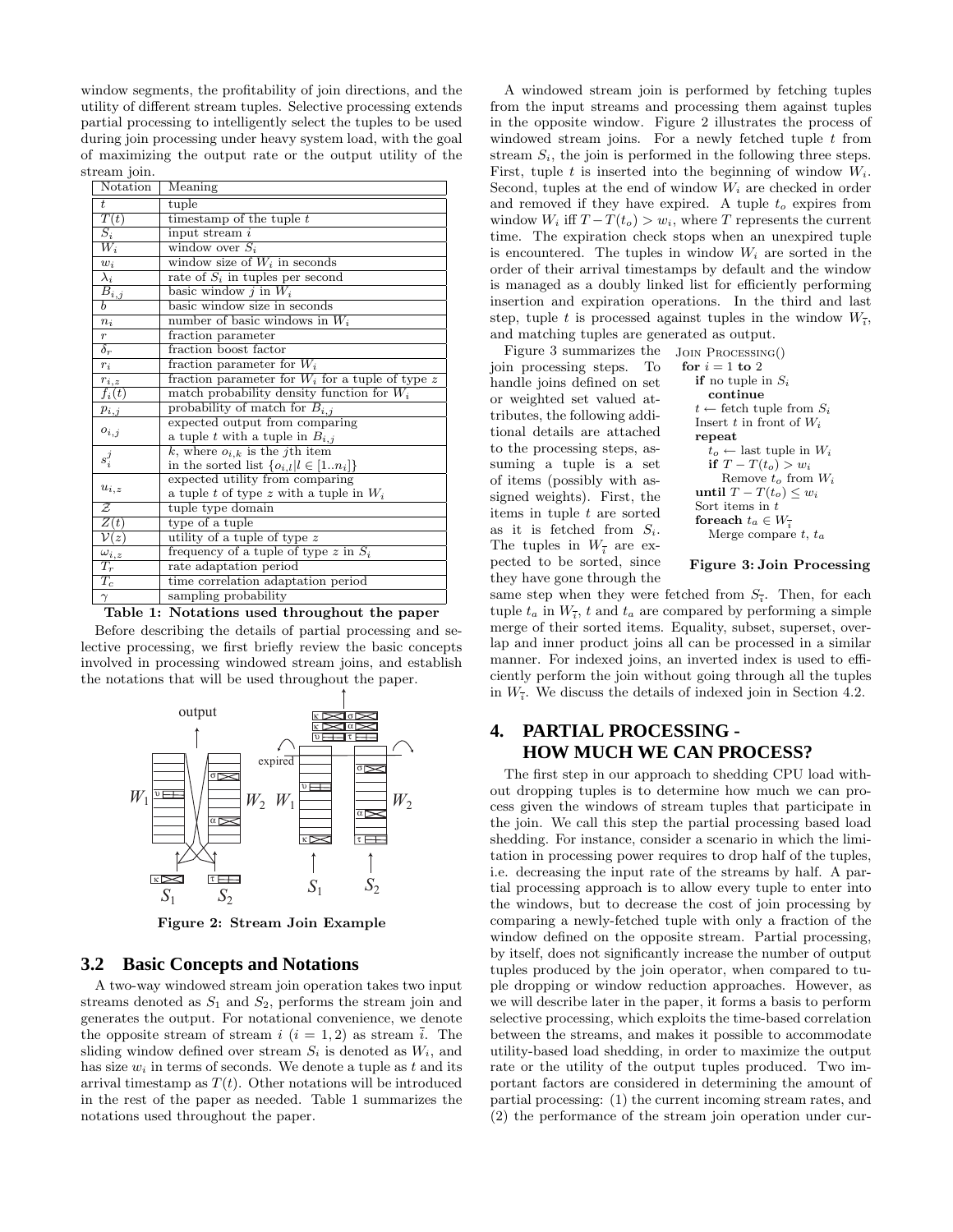#### **Algorithm 1:** Rate Adaptation RATEADAPT()

```
(1) Initially: \check{r} \leftarrow 1(2) every T_r seconds<br>(3) \alpha_1 \leftarrow # of turn
               \alpha_1 \leftarrow \# of tuples fetched from S_1 since last adapt.
(4) \alpha_2 \leftarrow \# of tuples fetched from S_2 since last adapt.
(5) \lambda_1 \leftarrow average rate of S_1 since last adaptation<br>(6) \lambda_2 \leftarrow average rate of S_2 since last adaptation
               \lambda_2 \leftarrow average rate of S_2 since last adaptation
(7) \beta \leftarrow \frac{\alpha_1 + \alpha_2}{(\lambda_1 + \lambda_2) * T_r}(8) if \beta < 1 then r \leftarrow \beta * r
```

$$
(9) \qquad \qquad \text{else } r \leftarrow min(1, \delta_r * r)
$$

rent system load. Partial processing employs rate adaptation to adjust the amount of processing performed dynamically. The performance of the stream join under the current system load is a critical factor and it is influenced by the concrete join algorithm and optimizations used for performing join operations.

In the rest of this section, we first describe rate adaptation, then discuss the details of utilizing inverted indexes for efficient join processing. Finally we describe how to employ rate adaptation in conjunction with indexed join processing.

#### **4.1 Rate Adaptation**

The partial processing-based load shedding is performed by adapting to the rates of the input streams. This is done by observing the tuple consumption rate of the join operation and comparing it to the input rates of the streams to determine the fraction of the windows to be processed. This adaptation is performed periodically, at every  $T_r$  seconds.  $T_r$  is called the adaptation period. We denote the fraction parameter as r, which defines the ratio of the windows to be processed. In other words, the setting of  $r$  answers the question of  $how$ much load we should shed.

Algorithm 1 gives a sketch of the rate adaptation process. Initially, the fraction parameter  $r$  is set to 1. Every  $T_r$  seconds, the average rates of the input streams  $S_1$  and  $S_2$  are determined as  $\lambda_1$  and  $\lambda_2$ . Similarly, the number of tuples fetched from streams  $S_1$  and  $S_2$  since the last adaptation step are determined as  $\alpha_1$  and  $\alpha_2$ . Tuples from the input streams may not be fetched at the rate they arrive due to an inappropriate initial value of the parameter  $r$  or due to a change in the stream rates since the last adaptation step. As a result,  $\beta = \frac{\alpha_1 + \alpha_2}{(\lambda_1 + \lambda_2) * T_r}$  determines the percentage of the input tuples fetched by the join algorithm. Based on the value of  $β$ , the fraction parameter r is readjusted at the end of each adaptation step. If  $\beta$  is smaller than 1, r is multiplied by  $\beta$ , with the assumption that comparing a tuple with the other tuples in the opposite window has the dominating cost in join processing. Otherwise, the join is able to process all the incoming tuples with the current value of  $r$ . In this case, the  $r$ value is set to  $min(1, \delta_r * r)$ , where  $\delta_r$  is called the fraction boost factor. This is aimed at increasing the fraction of the windows processed, optimistically assuming that additional processing power is available. If not, the parameter  $r$  will be decreased during the next adaptation step. Higher values of the fraction boost factor result in being more aggressive at increasing the parameter  $r$ . The adaptation period  $T_r$  should be small enough to adapt to the bursty nature of the streams, but large enough not to cause overhead and undermine the join processing.

# **4.2 Indexed Join and Partial Processing**

Stream indexing [10, 25] can be used to cope up with the high processing cost of the join operation, reducing the amount of load shedding performed. However, there are two important points to be resolved before indexing can be employed together with partial processing and thus with other algorithms we introduce in the following sections. The first issue is that, in a streaming scenario the index has to be maintained dynamically (through insertions and removals) as the tuples enter and leave the window. This means that the assumption made in Section 4.1 about finding matching tuples within a window (index search cost) being the dominant cost in the join processing, no more holds. Second, the index does not naturally allow to process only a certain portion of the window. We resolve these issues in the context of inverted indexes, that are predominantly used for joins based on set or weighted set-valued attributes. Here, we first give a brief overview of inverted indexes and then describe the modifications required to use them in conjunction with our load shedding algorithms.

#### *4.2.1 Inverted Indexes*

An inverted index consists of a collection of sorted identifier lists. In order to insert a set into the index, for each item in the set, the unique identifier of the set is inserted into the identifier list associated with that particular item. Similar to insertion, removal of a set from the index requires to find the identifier lists associated with the items in the set. The removal is performed by removing the identifier of the set from these identifier lists. In our context, the inverted index is maintained as an in-memory data structure. The collection of identifier lists are managed in a hashtable. The hashtable is used to efficiently find the identifier list associated with an item. The identifier lists are internally organized as sorted (based on unique set identifiers) balanced binary trees to facilitate both fast insertion and removal. The set identifiers are in fact pointers to the tuples they represent.

Query processing on an inverted index follows a multi-way merging process, which is usually accelerated through the use of a heap. Same type of processing is used for all different types of queries we have mentioned so far. Specifically, given a query set, the identifier lists corresponding to items in the query set are retrieved using the hashtable. These sorted identifier lists are then merged. This is done by inserting the frontiers of the lists into a min heap and iteratively removing the topmost set identifier from the heap and replacing it with the next set identifier (new frontier) in its list. During this process, the identifier of an indexed set, sharing k items with the query set, will be picked from the heap  $k$  consecutive times, making it possible to process relatively complex overlap and inner product<sup>1</sup> queries efficiently [18].

#### *4.2.2 Time Ordered Identifier Lists*

Although the usage of inverted indexes speeds up the processing of joins based on set-valued attributes, it also introduces significant insertion and deletion costs. This problem can be alleviated by exploiting the timestamps of the tuples that are being indexed and the fact that these tuples are received in timestamp order from the input streams. In particular, instead of maintaining identifier lists as balanced trees sorted on identifiers, we can maintain them as linked lists sorted on timestamps of the tuples (sets). This does not effect the merging phase of the indexed search, since a timestamp uniquely identifies a tuple in a stream unless different tuples

<sup>1</sup>For weighted sets, the weights should also be stored within the identifier lists, in order to answer inner product queries.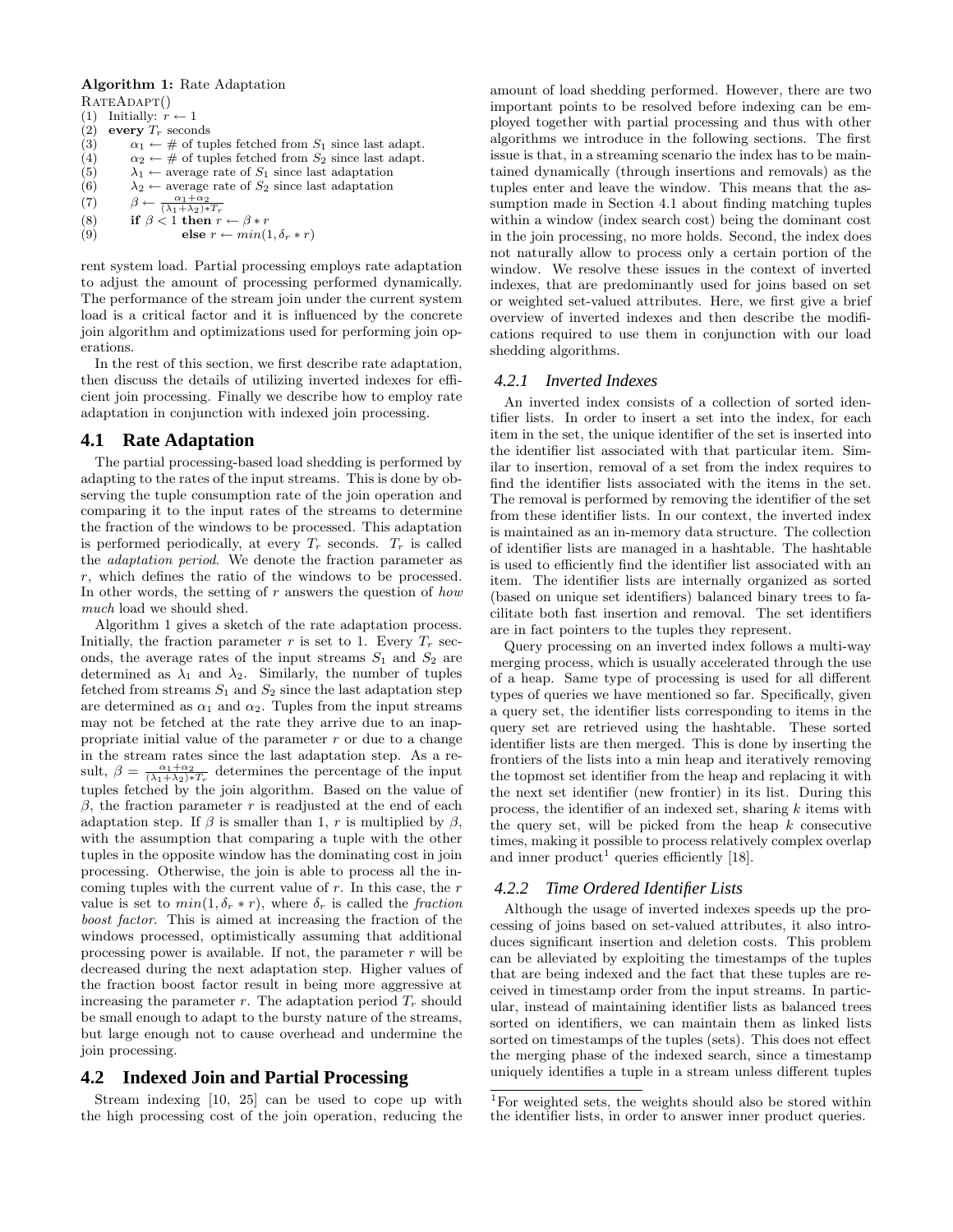with equal timestamps are allowed. In order to handle the latter, the identifier lists can be sorted based on (timestamp, identifier) pairs. This requires very small reordering, as the event of receiving different tuples with equal timestamps is expected to happen very infrequently, if it happens at all. Using timestamp ordered identifier lists has the following three advantages:

- 1. It allows to insert a set identifier into an identifier list in constant time, as opposed to logarithmic time with identifier sorted lists.
- 2. It facilitates piggybacking of removal operations on insertion and search operations, by checking for expired tuples at the end of identifier lists at insertion and search time. Thus, the removal operation is performed in amortized constant time as opposed to logarithmic time with identifier sorted lists.
- 3. Timestamp sorted identifier lists make it possible to end the merging process, used for search operations, at a specified time within the window, thus enabling time based partial processing.

This concludes our discussion of indexed join details.

# **5. SELECTIVE PROCESSING - WHAT SHOULD WE PROCESS?**

Selective processing extends partial processing to intelligently select the tuples to be used during join processing under heavy system load. Given the constraint on the amount of processing defined at the partial processing phase, the selective processing aims at maximizing the output rate or the output utility of the stream joins. Three important factors are used to determine what we should select for join processing: (1) the characteristics of stream window segments, (2) the profitability of join directions, and (3) the utility of different stream tuples. We first describe time correlation adaptation and join direction adaptation, which form the core of our selective processing approach. Then we discuss utility-based load shedding. The main ideas behind time correlation adaptation and join direction adaptation are to prioritize segments of the windows in order to process parts that will yield higher output (time correlation adaptation) and to start load shedding from one of the windows if one direction of the join is producing more output than the other (join direction adaptation).

#### **5.1 Time Correlation Adaptation**

For the purpose of time correlation adaptation, we divide the windows of the join into basic windows. Concretely, window  $W_i$  is divided into  $n_i$  basic windows of size b seconds each, where  $n_i = 1 + [w_i/b]$ .  $B_{i,j}$  denotes the *j*th basic window in  $W_i, j \in [1..n_i]$ . Tuples do not move from one basic window to another. As a result, tuples leave the join operator one basic window at a time and the basic windows slide discretely b seconds at a time. The newly fetched tuples are inserted into the first basic window. When the first basic window is full, meaning that the newly fetched tuple has a timestamp that is at least b seconds larger than the oldest tuple in the first basic window, the last basic window is emptied and all the basic windows are shifted, last basic window becoming the first. The newly fetched tuples can now flow into the new first basic window, which is empty. The basic windows are managed in a circular buffer, so that the shift of windows is a

# **Algorithm 2:** Time Correlation Adaptation

TIMECORRELATIONADAPT $($ 1) every  $T_0$  seconds

- (1) **every**  $T_c$  seconds<br>(2) **for**  $i = 1$  **to** 2
- (2) **for**  $i = 1$  **to** 2<br>(3) **for** in des sort in desc. order  $\{\hat{o}_{i,j} | j \in [1..n_i]\}$  into array O
- $(4)$  **for**  $j = 1$  **to**  $n_i$
- (5)  $o_{i,j} \leftarrow \frac{\hat{o}_{i,j}}{\cdots}$

$$
\begin{array}{ccc}\n\text{(0)} & \text{(0)} & \text{(1)} \\
\text{(1)} & \text{(2)} & \text{(3)} \\
\text{(4)} & \text{(4)} & \text{(5)} \\
\text{(6)} & \text{(7)} & \text{(8)} \\
\text{(9)} & \text{(1)} & \text{(1)} \\
\text{(1)} & \text{(1)} & \text{(1)} \\
\text{(2)} & \text{(3)} & \text{(4)} \\
\text{(5)} & \text{(6)} & \text{(7)} \\
\text{(8)} & \text{(9)} & \text{(1)} \\
\text{(1)} & \text{(1)} & \text{(1)} \\
\text{(2)} & \text{(3)} & \text{(4)} \\
\text{(5)} & \text{(6)} & \text{(7)} \\
\text{(8)} & \text{(9)} & \text{(1)} \\
\text{(1)} & \text{(1)} & \text{(1)} \\
\text{(2)} & \text{(3)} & \text{(4)} \\
\text{(4)} & \text{(5)} & \text{(6)} \\
\text{(6)} & \text{(7)} & \text{(8)} \\
\text{(9)} & \text{(1)} & \text{(1)} \\
\text{(1)} & \text{(2)} & \text{(3)} \\
\text{(1)} & \text{(2)} & \text{(3)} \\
\text{(4)} & \text{(5)} & \text{(6)} \\
\text{(6)} & \text{(7)} & \text{(8)} \\
\text{(9)} & \text{(1)} & \text{(1)} \\
\text{(1)} & \text{(1)} & \text{(1)} \\
\text{(2)} & \text{(2)} & \text{(2)} \\
\text{(3)} & \text{(4)} & \text{(5)} \\
\text{(6)} & \text{(7)} & \text{(8)} \\
\text{(9)} & \text{(1)} & \text{(1)} \\
\text{(1)} & \text{(2)} & \text{(3)} \\
\text{(1)} & \text{(2)} & \text{(3)} \\
\text{(1)} & \text{(2)} & \text{(3)} \\
\text{(1)} & \text{(2)} & \text{(3)} \\
\text{(3)} & \text{(4)} & \text{(5)} \\
\text{(4)} & \text{(5)} & \text{(6)} \\
\text{(6
$$

 $s_i^j \leftarrow k$ , where  $O[j]=\hat{o}_{i,k}$ 

(6)<br>(7) (7) **for**  $j = 1$  **to**  $n_i$ <br>(8)  $\hat{o}_{i,j} \leftarrow 0$  $\hat{o}_{i,j} \leftarrow 0$ 

**Algorithm 3:** Tuple Processing and Time Correlation ProcessTuple()

(1) **when** processing tuple t against window  $W_i$ <br>(2) **if** rand  $\langle r * \gamma \rangle$ (2) **if**  $rand \leq r * \gamma$ <br>(3) **process t** ag (3) process t against all tuples in  $B_{i,j}$ ,  $\forall j \in [1..n_i]$ <br>(4) **for each** match in  $B_{i,j}$ ,  $\forall j \in [1..n_i]$ (4) **for each** match in  $B_{i,j}$ ,  $\forall j \in [1..n_i]$ <br>(5)  $\hat{o}_{i,j} \leftarrow \hat{o}_{i,j} + 1$ (5)  $\hat{o}_{i,j} \leftarrow \hat{o}_{i,j} + 1$ <br>(6) **else**  $\begin{array}{cc} (6) & \text{else} \ (7) & a \end{array}$  $a \leftarrow r * |W_i|$ (8) **for**  $j = 1$  **to**  $n_i$ <br>(9)  $a \leftarrow a - |B|$ (9)  $a \leftarrow a - |B_{i,s_i^j}|$ (10) **if**  $a > 0$ <br>(11) **if** proces process t against all tuples in  $B_{i,s}$ *j i* (12) **else**<br>  $r_e \leftarrow 1 + \frac{a}{|B_{i,s_i^j}|}$ (14) process t against  $r_e$  fraction of tuples in  $B_{i,s_i^j}$ (15) **break**

constant time operation. The basic windows themselves can be organized as either linked lists (if no indexing is used) or as inverted indexes (if indexing is used).

Time correlation adaptation is periodically performed at every  $T_c$  seconds.  $T_c$  is called the *time correlation adaptation* period. During the time between two consecutive adaptation steps, the join operation performs two types of processing. For a newly fetched tuple, it either performs selective processing or full processing. Selective processing is carried out by looking for matches with tuples in high priority basic windows of the opposite window, where the number of basic windows used depends on the amount of load shedding to be performed. Full processing is done by comparing the newly fetched tuple against all the tuples from the opposite window. The aim of full processing is to collect statistics about the usefulness of the basic windows for the join operation.

The details of the adaptation step and full processing are given in Algorithm 2 and in lines 1-5 of Algorithm 3. Full processing is only done for a sampled subset of the stream, based on a parameter called sampling probability, denoted as  $\gamma$ . A newly fetched tuple goes through selective processing with probability  $1 - r * \gamma$ . In other words, it goes through full processing with probability  $r * \gamma$ . The fraction parameter  $r$  is used to scale the sampling probability, so that the full processing does not consume all processing resources when the load on the system is high. The goal of full processing is to calculate for each basic window  $B_{i,j}$ , the expected number of output tuples produced from comparing a newly fetched tuple t with a tuple in  $B_{i,j}$ , denoted as  $o_{i,j}$ . These values are used later during the adaptation step to prioritize windows. In particular,  $o_{i,j}$  values are used to calculate  $s_i^j$  values. We have  $s_i^j = k$ , where  $o_{i,k}$  is the jth item in the sorted list  ${o_{i,l}} \ge [1..n_i]$ . This means that  $B_{i,s_i}$  is the highest priority basic window in  $W_i$ ,  $B_{i,s_i^2}$  is the next, and so on.

Lines 7-14 in Algorithm 3 give a sketch of selective processing. During selective processing,  $s_i^j$  values are used to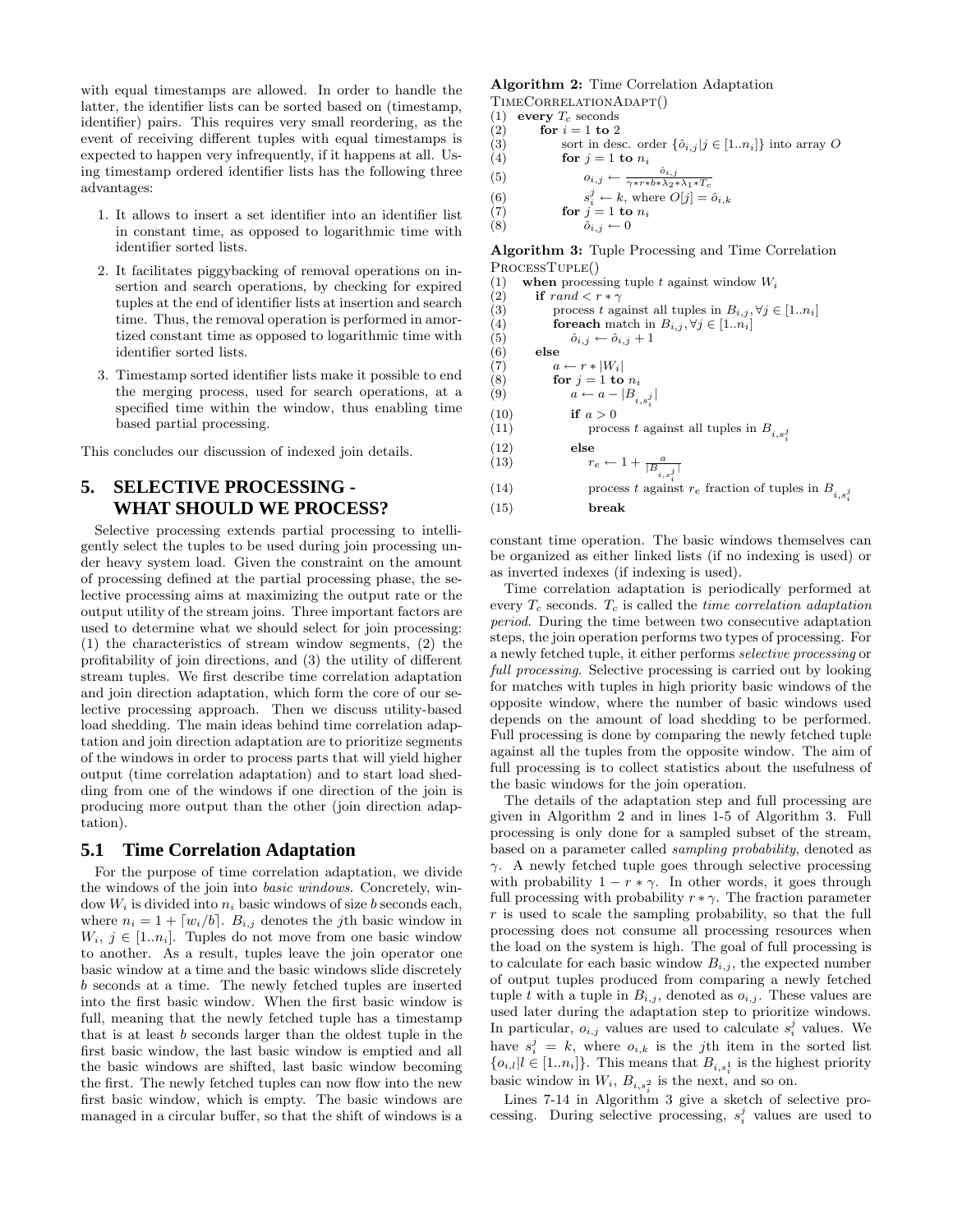guide the load shedding. Concretely, in order to process a newly fetched tuple t against window  $W_i$ , first the number of tuples from window  $W_i$ , that are going to be considered for processing, is determined by calculating  $r * |W_i|$ , where  $|W_i|$ denotes the number of tuples in the window. The fraction parameter  $r$  is determined by rate adaptation as described in Section 4.1. Then, tuple  $t$  is processed against basic windows, starting from the highest priority one, i.e.  $B_{i,s_i^1}$ , going in decreasing order of priority. A basic window  $B_{i,s<sub>i</sub>}^{i,s<sub>i</sub>}$  is searched for matches completely, if adding  $|B_{i,s_i^j}|$  number of tuples to the number of tuples used so far from window  $W_i$  to process tuple t does not exceeds  $r * |W_i|$ . Otherwise an appropriate fraction of the basic window is used and the processing is completed for tuple  $t$ .

#### *5.1.1 Impact of Basic Window Size*

The setting of basic window size parameter  $b$  involves tradeoffs. Smaller values are better to capture the peak of the match probability distribution, while they also introduce overhead in processing. For instance, recalling Section 4.2.1, in an indexed join operation, the identifier lists have to be looked up for each basic window. Although the lists themselves are shorter and the total merging cost does not increase with smaller basic windows, the cost of looking up the identifier lists from the hashtables increases with increasing number of basic windows,  $n_i$ .

Here we analyze how well the match probability distribution, which is dependent on the time correlation between the streams, is utilized for a given value of the basic window size parameter  $b$ , under a given load condition. We use  $r'$  to denote the fraction of tuples in join windows that can be used for processing tuples. Thus,  $r'$  is used to model the current load of the system. We assume that  $r'$  can go over 1, in which case abundant processing power is available.

We use  $f_i(t)$  to denote the match probability distribution function for window  $W_i$ . Note that, due to discrete movement of basic windows, a basic window covers a time varying area under the match probability distribution function. This area, denoted as  $p_{i,j}$  for basic window  $B_{i,j}$ , can be calculated by observing that the basic window  $B_{i,j}$  covers the area over the interval  $\left[ max(0, x * b + (j - 2) * b), min(w_i, x * b + (j - 1) * b) \right]$ on the time axis  $([0, w_i])$ , when only  $x \in [0, 1]$  fraction of the first basic window is full. Then, we have:

$$
p_{i,j} = \int_{x=0}^{1} \int_{t=max(0,x*b+(j-1)*b)}^{min(w_i,x*b+(j-1)*b} f_i(t) dt dx
$$

For the following discussion, we overload the notation  $s_i^j$ , such that  $s_i^j = k$ , where  $p_{i,k}$  is the jth item in the sorted list  $\{p_{i,l}|l \in [1..n_i]\}$ . The number of basic windows whose tuples are all considered for processing is denoted as  $c<sub>e</sub>$ . The fraction of tuples in the last basic window used, that are considered for processing, is denoted as  $c_p$ .  $c_p$  is zero if the last used basic window is completely processed. We have:

$$
c_e = \min(n_i, \lfloor r' * w_i / b \rfloor)
$$
  
\n
$$
c_p = \begin{cases} \frac{r' * w_i - c_e * b}{b} & c_e < n_i \\ 0 & \text{otherwise} \end{cases}
$$

Then the area under  $f_i$  that represents the portion of window  $W_i$  processed, denoted as  $p_u$ , can be calculated as:

$$
p_u \ \ \, \approx \ \ \, c_p \ast p_{s_i^{c e + 1}} + \sum_{j=1}^{c_e} p_{i, s_i^j}
$$

Let us define  $q(f_i, a)$  as the maximum area under the function  $f_i$  with a total extent of a on the time axis. Then we can calculate the optimality of  $p_u$ , denoted as  $\phi$ , as follows:

$$
\phi = \frac{p_u}{g(f_i, w_i * min(1, r'))}
$$

When  $\phi = 1$ , the join processing is optimal with respect to output rate (ignoring the overhead of small basic windows). Otherwise, the expected output rate is  $\phi$  times the optimal value, under current load conditions  $(r')$  and basic window size setting (b). Figure 4 plots  $\phi$  (on z-axis) as a function of  $b/w_i$  (on x-axis) and r' (on y-axis) for two different match probability distributions, the bottom one being more skewed. We make the following three observations from the figure:

- Decreasing availability of computational resources negatively influences the optimality of the join for a fixed basic window size.
- The increasing skewness in the match probability distribution decreases the optimality of the join for a fixed basic window size.
- Smaller basic windows sizes provide better join optimality, when the available computational resources are low or the match probability distribution is skewed.



**Figure 4: Optimality of the join for different loads and basic window sizes under two different match probability distribution functions**

As a result, small basic window sizes are favorable for skewed probability match distributions and heavy load conditions. We report our experimental study on the effect of overhead, stemming from managing large number of basic windows, on the output rate of the join operation in Section 6.

## **5.2 Join Direction Adaptation**

Due to time based correlation between the streams, a newly fetched tuple from stream  $S_1$  may match with a tuple from stream  $S_2$  that has already made its way into the middle portions of window  $W_2$ . This means that, most of the time, a newly fetched tuple from stream  $S_2$  has to stay within the window  $W_2$  for some time, before it can be matched with a tuple from stream  $S_1$ . This implies that, one direction of the join processing may be of lesser value, in terms of the number of output tuples produced, than the other direction. For instance, in the running example, processing a newly fetched tuple t from stream  $S_2$  against window  $W_1$  will produce smaller number of output tuples when compared to the other way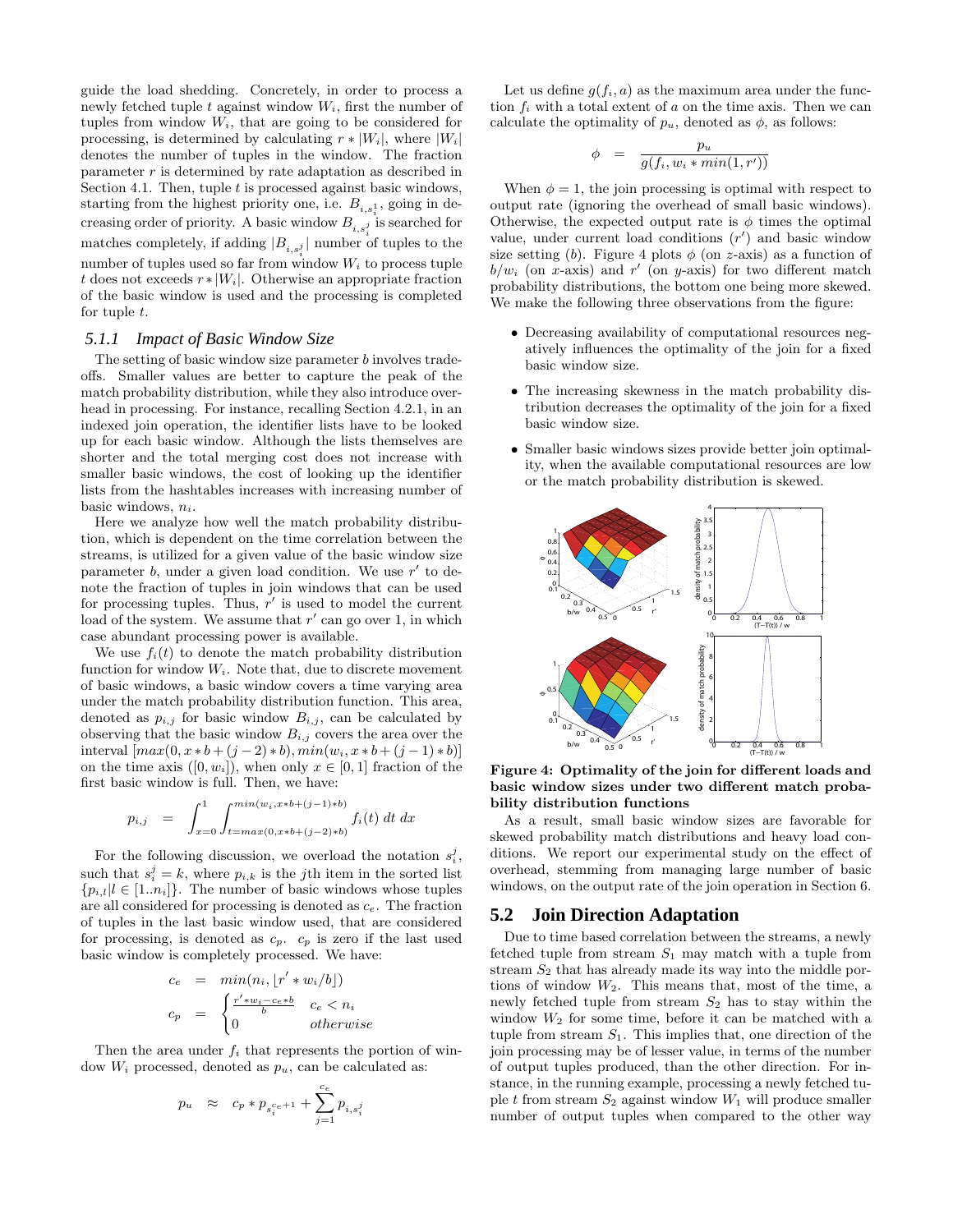around, as the tuples to match t has not yet arrived at window  $W_1$ . In this case, symmetry of the join operation can be broken during load shedding, in order to achieve a higher output rate. This can be achieved by decreasing the fraction of tuples processed from window  $W_2$  first, and from  $W_1$  later (if needed). We call this join direction adaptation.

Join direction adaptation is performed immediately after rate adaptation. Specifically, two different fraction parameters are defined, denoted as  $r_i$  for window  $W_i$ ,  $i \in \{1,2\}$ . During join processing,  $r_i$  fraction of the tuples in window  $W_i$  are considered, making it possible to adjust join direction by changing  $r_1$  and  $r_2$ . This requires to replace r with  $r_i$  in line 7 of Algorithm 3 and line 5 of Algorithm 2.

The constraint in setting of  $r_i$  values is that, the number of tuple comparisons performed per time unit should stay the same when compared to the case where there is a single  $r$  value as computed by Algorithm 1. The number of tuple comparisons performed per time unit is given by  $\sum_{i=1}^{2} (r_i * \lambda_i^{\text{I}} * (\lambda_i * w_i)),$  since the number of tuples in window  $W_i$  is  $\lambda_i * w_i$ . Thus, we should have  $\sum_{i=1}^2 (r * \lambda_i * w_i) = \sum_{i=1}^2 (r_i * \lambda_i * w_i)$ , i.e.:

$$
r * (w_1 + w_2) = r_1 * w_1 + r_2 * w_2
$$

The valuable direction of the join can be determined by comparing the expected number of output tuples produced from comparing a newly fetched tuple with a tuple in  $W_i$ , denoted as  $o_i$ , for  $i = 1$  and 2. This can be computed as  $o_i =$  $\frac{1}{n_i} * \sum_{j=1}^{n_i} o_{i,j}$ . Assuming  $o_1 > o_2$ , without loss of generality, we can set  $r_1 = min(1, r * \frac{w_1 + w_2}{w_1})$ . This maximizes  $r_1$ , while respecting the above constraint. The generic procedure to set  $r_1$  and  $r_2$  is given in Algorithm 4.

Join direction adaptation, as it is described in this section, assumes that any portion of one of the windows is more valuable than all portions of the other window. This may not be the case for applications where both match probability distribution functions,  $f_1(t)$  and  $f_2(t)$ , are non-flat. For instance, in a traffic application scenario, a two way traffic flow between two points implies both directions of the join are valuable. We introduce a more advanced join direction adaptation algorithm, that can handle such cases, in the next subsection as part of utility-based load shedding.

# **5.3 Utility-based Load Shedding**

So far, we have targeted our load shedding algorithms toward maximizing the number of tuples produced by the join operation, a commonly used metric in the literature [9, 22]. Utility-based load shedding, also called semantic load shedding [23], is another metric employed for guiding load shedding. It has the benefit of being able to distinguish high utility output from output containing large number of tuples. In the context of join operations, utility-based load shedding promotes output that results from matching tuples of higher importance/utility. In this section, we describe how **Algorithm 4:** Join Direction Adaptation

JOINDIRECTIONADAPT()

- (1) Initially:  $r_1 \leftarrow 1, r_2 \leftarrow 1$
- (2) **upon** completion of RATEADAPT() call
- (3)  $o_1 \leftarrow \frac{1}{n_1} * \sum_{j=1}^{n_1} o_{1,j}$
- (4)  $o_2 \leftarrow \frac{1}{n_2} * \sum_{j=1}^{n_2} o_{2,j}$
- (5) **if**  $o_1 \geq o_2$  **then**  $r_1 \leftarrow min(1, r * \frac{w_1 + w_2}{w_1})$

(6) else 
$$
r_1 \leftarrow max(0, r * \frac{w_1 + w_2}{w_1} - \frac{w_2}{w_1})
$$

(7) 
$$
r_2 \leftarrow r * \frac{w_1 + w_2}{w_1} - r_1 * \frac{w_1}{w_2}
$$

utility-based load shedding is integrated into the mechanism described until now.

We assume that each tuple has an associated importance level, defined by the type of the tuple, and specified by the utility value attached to that type. We denote the tuple type domain as  $\mathcal{Z}$ , type of a tuple t as  $Z(t)$ , and utility of a tuple t, where  $Z(t) = z \in \mathcal{Z}$ , as  $V(z)$ . Type domains and their associated utility values can be set based on application needs. In the rest of the paper, the utility value of an output tuple of the the join operation that is obtained by matching tuples  $t_a$  and  $t_b$ , is assumed to contribute a utility value of  $max(V(Z(t_a)), V(Z(t_b)))$  to the output. Our approach can also accommodate other functions, like average  $(0.5 * (\mathcal{V}(Z(t_a)) + \mathcal{V}(Z(t_b))))$ . We denote the frequency of appearance of a tuple of type z in stream  $S_i$  as  $\omega_{i,z}$ , where appearance of a tuple of type z in stream  $S_i$  as  $\omega_{i,z}$ , where  $\sum_{z \in \mathcal{Z}} \omega_{i,z} = 1$ .<br>The main idea behind utility-based load shedding is to use

a different fraction parameter for each different type of tuple fetched from a different stream, denoted as  $r_{i,z}$ , where  $z \in \mathcal{Z}$ and  $i \in \{1, 2\}$ . The motivation behind this is to do less load shedding for tuples that provide higher output utility. The extra work done for such tuples is compensated by doing more load shedding for tuples that provide lower output utility. The expected output utility obtained from comparing a tuple t of type z with a tuple in window  $W_i$  is denoted as  $u_{i,z}$ , and is used to determine  $r_{i,z}$  values.

In order to formalize this problem, we extend some of the notation from Section 5.1.1. The number of basic windows from  $W_i$  whose tuples are all considered for processing against a tuple of type z, is denoted as  $c_e(i, z)$ . The fraction of tuples in the last basic window used from  $W_i$ , that are considered for processing, is denoted as  $c_p(i, z)$ .  $c_p(i, z)$  is zero if the last used basic window is completely processed. Thus, we have:

$$
c_e(i, z) = \lfloor n_i * r_{i,z} \rfloor
$$
  
\n
$$
c_p(i, z) = n_i * r_{i,z} - c_e(i, z)
$$

Then, the area under  $f_i$  that represents the portion of window  $W_i$  processed for a tuple of type z, denoted as  $p_u(i, z)$ , can be calculated as follows:

$$
p(i, z) \approx c_p(i, z) * p_{i, s_i^{c_e(i, z)+1}} + \sum_{j=1}^{c_e(i, z)} p_{i, s_i^{j}}
$$

With these definitions, the maximization of the output utility can be defined formally as

$$
\max \sum_{i=1}^{2} \left( \lambda_{\overline{i}} * (\lambda_i * w_i) * \sum_{z \in \mathcal{Z}} (\omega_{\overline{i},z} * u_{i,z} * p(i,z)) \right)
$$

subject to the processing constraint:

$$
r * (w_2 + w_1) = \sum_{i=1}^{2} \left( w_i * \sum_{z \in \mathcal{Z}} (\omega_{\overline{i},z} * r_{i,z}) \right)
$$

The r value used here is computed by Algorithm 1, as part of rate adaptation. Although the formulation is complex, this is indeed a fractional knapsack problem and has a greedy optimal solution. This problem can be reformulated<sup>2</sup> as follows: Consider  $\mathcal{I}_{i,j,z}$  as an item that represents processing of a tuple of type z against basic window  $B_{i,j}$ . Item  $\mathcal{I}_{i,j,z}$ has a volume of  $\lambda_1 * \lambda_2 * \omega_{\bar{i},z} * b$  units (which is the number of comparisons made per time unit to process incoming tuples of type z against tuples in  $B_{i,j}$  and a value of

<sup>&</sup>lt;sup>2</sup> assuming that some buffering is performed outside the join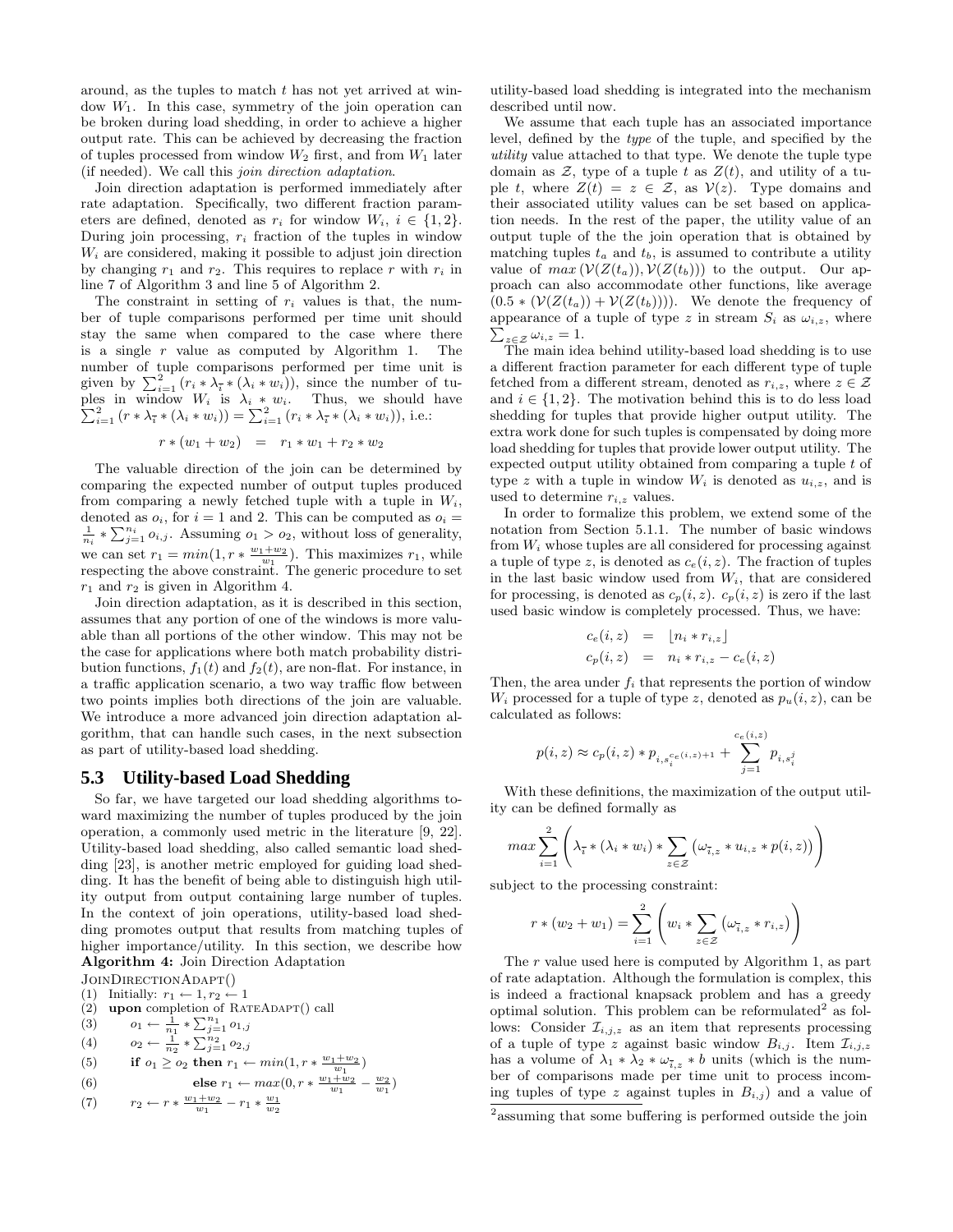**Algorithm 5:** Join Direction Adapt, Utility-based Shedding VJoinDirectionAdapt()

(1) **upon** completion of  $\widehat{RATEADAPT}$  call (2) heap: *H* (2) heap:  $H$ <br>(3) for  $i = 1$ for  $i = 1$  to 2 (4) **for each**  $z \in \mathcal{Z}$ (5)  $r_{i,z} \leftarrow 0$ <br>(6)  $v_{i, s^1, z} \leftarrow 0$ (6)  $v_{i,s_i^1,z} \leftarrow u_{i,z} * n_i * o_{i,s_i^1}/\sum_{k=1}^{n_i} o_{i,k}$ (7) Initialize  $H$  with  $\{v_{i,s_i^1,z}|i \in [1..2], z \in \mathcal{Z}\}\)$ (8)  $a \leftarrow \lambda_1 * \lambda_2 * r * (w_1 + w_2)$ <br>(9) while *H* is not empty while  $H$  is not empty (10) use *i*, *j*, *z* s.t.  $v_{i,j,z}$  = topmost item in *H* (11) pop the first item from *H* (11) pop the first item from H<br>(12)  $a \leftarrow a - \omega_{\overline{a}} * \lambda_1 * \lambda_2 * b$ (12)  $a \leftarrow a - \omega_{\overline{i},z} * \lambda_1 * \lambda_2 * b$ <br>(13) if  $a > 0$ if  $a > 0$ (14)  $r_{i,z} \leftarrow r_{i,z} + \frac{1}{n_i}$ (15) **else** (16)  $r_e \leftarrow 1 + \frac{a}{\lambda_1 * \lambda_2 * \omega_{\bar{i},z} * b}$ (17)  $r_{i,z} \leftarrow r_{i,z} + \frac{r_e}{n_i}$ (18) **return** (19) **if**  $j < n_i$ <br>(20) **if**  $j < n_i$ (20)  $v_{i,s_i^{j+1},z} \leftarrow u_{i,z} * n_i * o_{i,s_i^{j+1}} / \sum_{k=1}^{n_i} o_{i,k}$ (21) insert  $v_{i,s_i^{j+1},z}$  into H

 $\lambda_1 * \lambda_2 * \omega_{\bar{i},z} * b * u_{i,z} * p_{i,s_i^j} * n_i$  units (which is the utility gained per time unit, from comparing incoming tuples of type z with tuples in  $B_{i,j}$ ). The aim is to pick maximum number of items, where fractional items are acceptable, so that the total value is maximized and the total volume of the picked items is at most  $\lambda_1 * \lambda_2 * r * (w_2 + w_1)$ .  $r_{i,j,z} \in [0,1]$  is used to denote how much of item  $I_{i,j,z}$  is picked. Note that the number of unknown variables here  $(r_{i,j,z}$ 's) is  $(n_1+n_2) * |\mathcal{Z}|$ , and the solution of the original problem can be calculated from these variables as,  $r_{i,z} = \sum_{j=1}^{\overline{n_i}} r_{i,j,z}$ .

The values of the fraction variables are determined during join direction adaptation. A simple way to do this, is to sort the items based on their value over volume ratios,  $v_{i,j,z} = u_{i,z} * p_{i,s_i^j} * n_i$  (note that  $o_{i,j}/\sum_{k=1}^{n_i} o_{i,k}$  can be used as an estimate of  $p_{i,s_i^j}$ ), and to pick as much as possible of the item that is most valuable per unit volume. However, since the number of items is large, the sort step is costly, especially for large number of basic windows and large sized domains. A more efficient solution, with worst case complexity  $\mathcal{O}(|\mathcal{Z}| + (n_1 + n_2) * \log |\mathcal{Z}|)$ , is described in Algorithm 5, which replaces Algorithm 4. Algorithm 5 makes use of the  $s_i^j$ values that define an order between value over volume ratios of items for a fixed type z and window  $W_i$ . The algorithm keeps the items representing different streams and types with the highest value over volume ratios  $(2 * |Z|)$  of them), in a heap. It iteratively picks an item from the heap and replaces it with the item having the next highest value over volume ratio with the same stream and type subscript index. This process continues until the capacity constraint is reached. During this process  $r_{i,z}$  values are calculated progressively. If the item picked represents window  $W_i$  and type z, then  $r_{i,z}$  is incremented by  $1/n_i$  unless the item is picked fractionally, in which case the increment on  $r_{i,z}$  is adjusted accordingly.

## **6. EXPERIMENTS**

We report four sets of experimental results to demonstrate effectiveness of the algorithms introduced in this paper. The first set illustrates the need for shedding CPU load for both indexed (using inverted indexes) and non-indexed joins. The second set demonstrates the performance provided by the partial processing-based load shedding step − keeping tuples within windows and shedding excessive load by partially processing the join through rate adaptation. The third set shows the performance gain in terms of output rate for selective processing, which incorporates time correlation adaptation and join direction adaptation. The effect of basic window size on the performance is also investigated experimentally. The fourth set of experiments presents results on the utilitybased load shedding mechanisms introduced and their ability to maximize output utility under different workloads.

# **6.1 Experimental Setup**

The join operation is implemented as a Java package, named ssjoin.\*, and is customizable with respect to supported features, such as rate adaptation, time correlation adaptation, join direction adaptation, and utility-based load shedding, as well as various parameters associated with these features. Streams used in the experiments reported in this section are timestamp ordered tuples, where each tuple includes a single attribute, that can either be a set, or weighted set. The sets are composed of variable number of items, where each item is an integer in the range  $[1..L]$ . L is taken as 100 in the experiments. Number of items contained in sets follow a normal distribution with mean  $\mu$  and standard deviation  $\sigma$ . In the experiments,  $\mu$  is taken as 5 and  $\sigma$  is taken as 1. The popularity of items in terms of how frequent they occur in a set, follows a Zipf distribution with parameter  $\kappa$ . The time based correlation between streams is modeled using two parameters, time shift parameter denoted as  $\tau$  and *cycle period* parameter denoted as  $\varsigma$ .

Cycle period is used to change the popularity ranks of items as a function of time. Initially at time 0, the most popular item is 1, the next 2, and so on. Later at time  $T$ , the most popular item is  $a = 1 + \lfloor L * \frac{T \mod \varsigma}{\varsigma} \rfloor$ , the next  $a + 1$ , and so on. Time shift is used to introduce a delay between matching items from different streams. Applying a time shift of  $\tau$  to one of the streams means that the most popular item is  $a = 1 + \lfloor L * \frac{(T - \tau) \mod \varsigma}{\varsigma} \rfloor$ at time  $T$ , for that stream. Figure 5 shows the resulting probability of match distribution  $f_1$ , when a time delay of  $\tau = \frac{5}{8} * \zeta$  is



**match distributions,**  $\kappa = 0.6$  and  $\kappa = 0.8$ 

applied to stream  $S_2$  and  $\varsigma = 2 * w$ , where  $w_1 = w_2 = w$ . The two histograms represent two different scenarios, in which  $\kappa$ is taken as 0.6 and 0.8, respectively. These settings for  $\tau$  and ς parameters are also used in the rest of the experiments, unless otherwise stated. We change the value of parameter  $\kappa$ to model varying amounts of skewness in match probability distributions. Experiments are performed using time varying stream rates and various window sizes. The default settings of some of the system parameters are as follows:  $T_r = 5$  seconds,  $T_c = 5$  seconds,  $\delta_r = 1.2$ ,  $\gamma = 0.1$ . We report results from overlap join operations. Other types of joins show similar results. The experiments are performed on an IBM PC with 512MB main memory and 2.4Ghz Intel Pentium 4 processor, using Sun JDK 1.4.2.

# **6.2 Processing Power Limitation**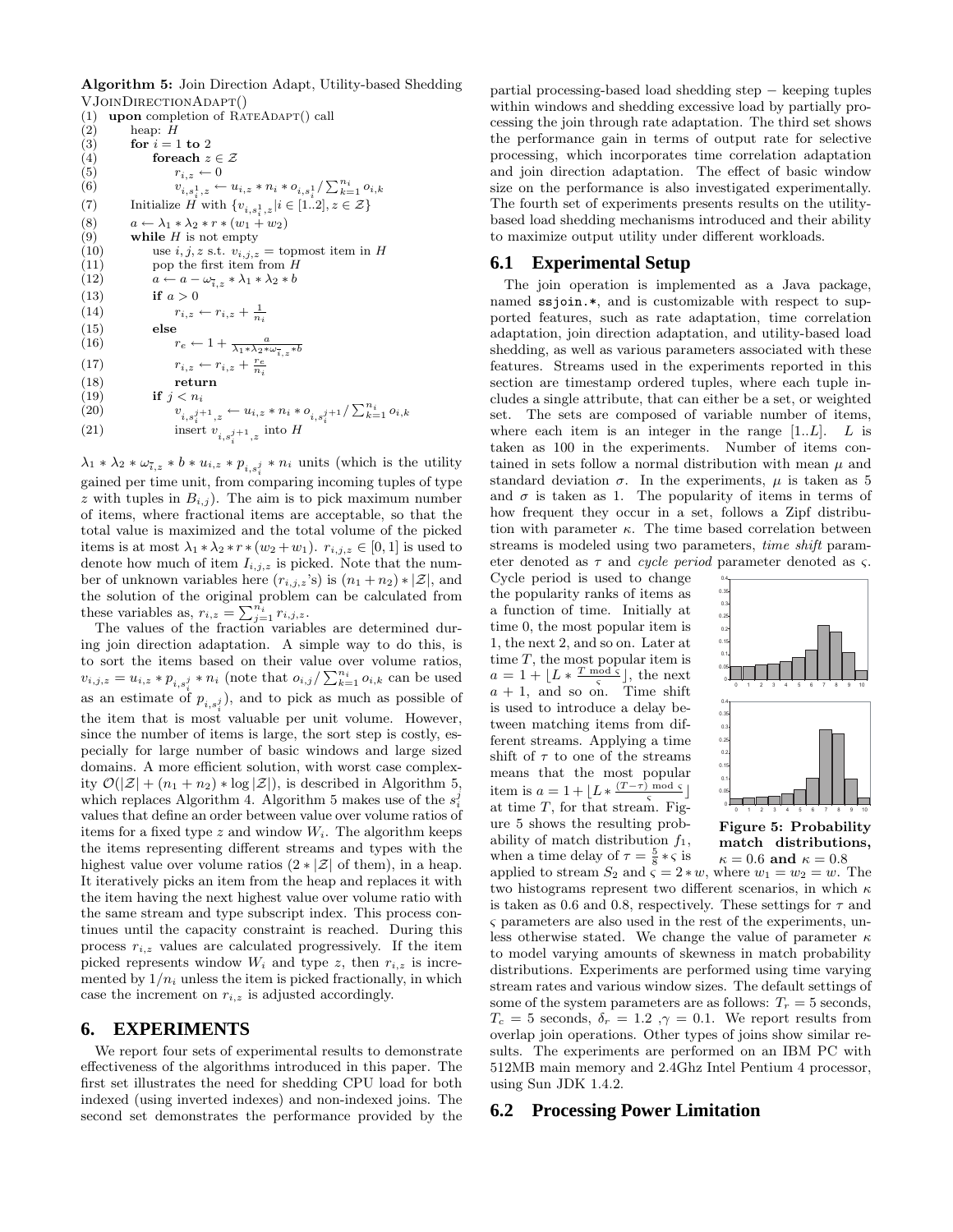We first validate that the processing power happens to be the limiting resource, for both indexed and non-

tuple drop rates (sum of the drop rates of the two streams) for non-indexed (left) and indexed joins (right), as a function of window size for different stream rates. The join operation performed is an overlap join with threshold value of 3. It is observed from the figure that, for a non-indexed join, even a low stream rate of 50 tuples per second results in dropping approximately half of the tuples, when the window size is set to 125 seconds. This corresponds to a rather small window size of around 150 KBytes, when compared to the total memory available. Although indexed join improves performance by de-

indexed join operations. Graphs in Figure 6 plot



**Figure 6: Tuple drop rates for non-indexed and indexed join operations, as a function of window size, with varying stream rates**

creasing tuple drop rates, it is only effective for moderate window sizes and low stream rates. A stream rate of 100 tuples per second results in dropping approximately one quarter of the tuples for a 625 seconds window (approx. 10 minutes). This corresponds to a window size of around 1.5 MBytes. As a result, CPU load shedding is a must for costly stream joins.

#### **6.3 Rate Adaptation**

We study the impact of rate adaptation on output rate of the join operation. For the purpose of the experiments in this subsection, time shift parameter is set to zero, i.e.  $\tau = 0$ , so that there is no time shift between the streams and the match probability decreases going from the beginning of the windows to the end. A non-indexed overlap join, with threshold value of 3 and 20 seconds window on one of the streams, is used. Figure 7 shows the stream rates used (on the left  $y$ -axis) as a function of time. The rate of the streams stay at 100 tuples per second for around 60 seconds, then jump to 500 tuples per seconds for around 15 seconds and drop to 300 tuples per second for around 30 seconds before going back to its initial value. Figure 7 also shows (on the right  $y$ -axis) how fraction parameter  $r$  adapts to the changing stream rates. The graph in Figure 8 shows the resulting stream output rate as a function of time with and without rate adaptation. No rate adaptation represents random tuple dropping. It is observed that rate adaptation improves output rate when the stream rates increase. That is the time when tuple dropping starts for the non-adaptive case. The improvement is around 100% when stream rates are 500 tuples per second and around 50% when 300 tuples per second. The ability of rate adaptation to keep output rate high is mainly due to the time aligned nature of the streams. In this scenario, only the tuples that are closer to the beginning of the window are useful for generating matches and the partial processing uses the beginning part of the window, as dictated by the fraction parameter  $r$ .

The graph in Figure 9 plots the average output rate of the

join over the period shown in Figure 8 as a function of skewness parameter  $\kappa$ , for different window sizes. It shows that the improvement in output rate, provided by rate adaptation, increases not only with increasing skewness of the match probability distribution, but also with increasing window sizes. This is because, larger windows imply that more load shedding has to be performed.

#### **6.4 Selective Processing**

We study the impact of time correlation adaptation and join direction adaptation on output rate of the join operation. For the purpose of the experiments in this subsection, time shift parameter is taken as  $\tau = \frac{5}{8} * \varsigma$ . A non-indexed overlap join, with threshold value of 3 and 20 seconds windows on both of the streams, is used. Basic window sizes on both windows are set to 1 second for time correlation adaptation. Figure 10 shows the stream rates used (on the left y-axis) as a function of time. Figure 10 also shows (on the right y-axis) how fraction parameters  $r_1$  and  $r_2$  adapt to the changing stream rates with join direction adaptation. Note that the reduction in fraction parameter values start with the one  $(r_2$  in this case) corresponding to the window that is less useful in terms of generating output tuples when processed against a newly fetched tuple from the other stream. The graph in Figure 11 shows the resulting stream output rate as a function of time with three different join settings. It is observed that, when the stream rates increase, the time correlation adaptation combined with rate adaptation provides improvement on output rate (around 50%), when compared to rate adaptation only case. Moreover, applying join direction adaptation on top of time correlation adaptation provides additional improvement in output rate (around 40%).

The graph in Figure 12 plots the average output rate of the join as a function of skewness parameter  $\kappa$ , for different join settings. This time, the overlap threshold is set to 4, which results in lower number of matching tuples. It is observed that the improvement in output rate, provided by time correlation and join direction adaptation, increases with increasing skewness in match probability distribution. The increasing skewness does not improve the performance of rate adaptive only case, due to its lack of time correlation adaptation which in turn makes it unable to locate the productive portion of the window for processing, especially when the time lag  $\tau$  is large and the fraction parameter  $r$  is small.

#### *6.4.1 Basic Window Size*

We study the impact of basic window size on output rate of the join operation. The graphs in Figure 13 plot average join output rate as a function of basic window size, for different  $\kappa$  values. The graph on the left represents a non-indexed overlap join, with threshold value of 3 and 20 seconds windows on both of the streams. The graph on the right represents an indexed overlap join, with threshold value of 3 and 200 seconds windows on both of the streams. For the indexed case, both identifier sorted and time sorted inverted indexes are used. "none" value on the x-axis of the graphs represent the case where basic windows are not used (note that this is not same as using a basic window equal in size to join window). For both experiments, a stream rate of 500 tuples per second is used.

As expected, small basic windows provide higher join output rate. However, there are two interesting observations for the indexed join case. First, for very small basic window sizes, we observe a drop in the output rate. This is due to the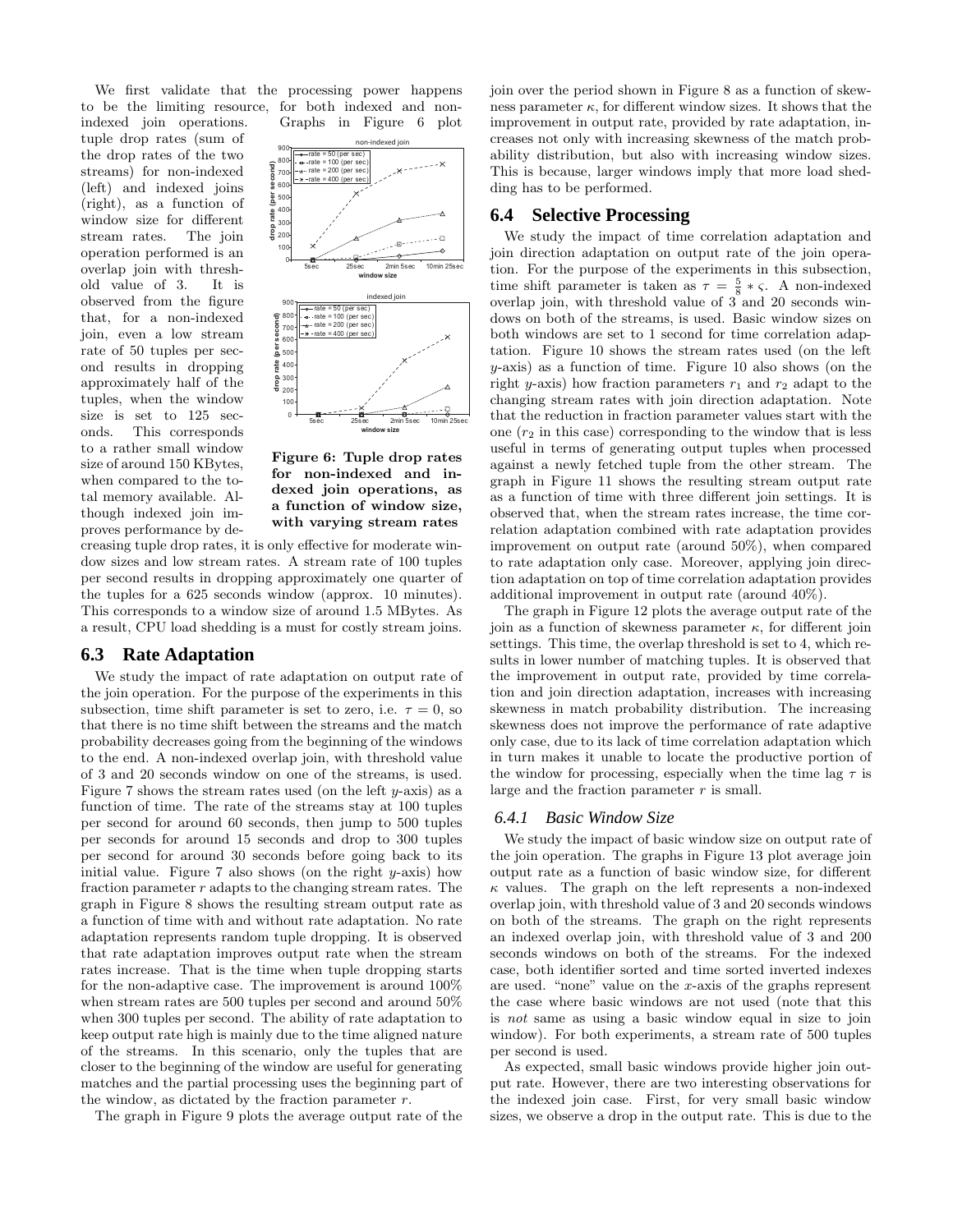

**tion parameter** r



tion parameters  $r_1$  and  $r_2$ 



**Figure 7: Stream rates and frac-Figure 8: Improvement in output Figure 9: Improvement in average rate with rate adaptation output rate with rate adaptation**



**Figure 10: Stream rates and frac-Figure 11: Improvement in output rate with time correlation and join direction adaptation Figure 12: Improvement in average output rate with time correlation and join direction adaptation**



Figure 13: Impact of basic window size for indexed and non-indexed Figure 14: Improvement in out**join, for various basic window sizes put utility for different type frequency models**

overhead of processing large number of basic windows with indexed join. In particular, the cost of looking up identifier lists for each basic window that is used for join processing, creates an overhead. Further decreasing basic window size does not help in better capturing the peak of the match probability distribution. Second, identifier sorted inverted indexes show significantly lower output rate, especially when the basic window sizes are high. This is because identifier sorted inverted indexes do not allow partial processing based on time.

#### **6.5 Utility-based Load Shedding**

We study the effectiveness of utility-based load shedding in improving output utility of the join operation. We consider three different scenarios in terms of setting type frequencies; (i) uniform, (ii) inversely proportional to utility values, and (iii) directly proportional to utility values. For the experiments in this subsection, we use a non-indexed overlap join, with threshold value of 3 and 20 seconds windows on both of the streams. 500 tuples per second is used as the stream rate.



**Figure 15: Output utility improvement for different type domain sizes**

The graph in Figure 14 plots the improvement in output utility of the join, compared to the case where no utility-based load shedding is used, as a function of skewness in utility values. Both joins are rate, time correlation, and join direction adaptive. In this experiment, there are three different tuple